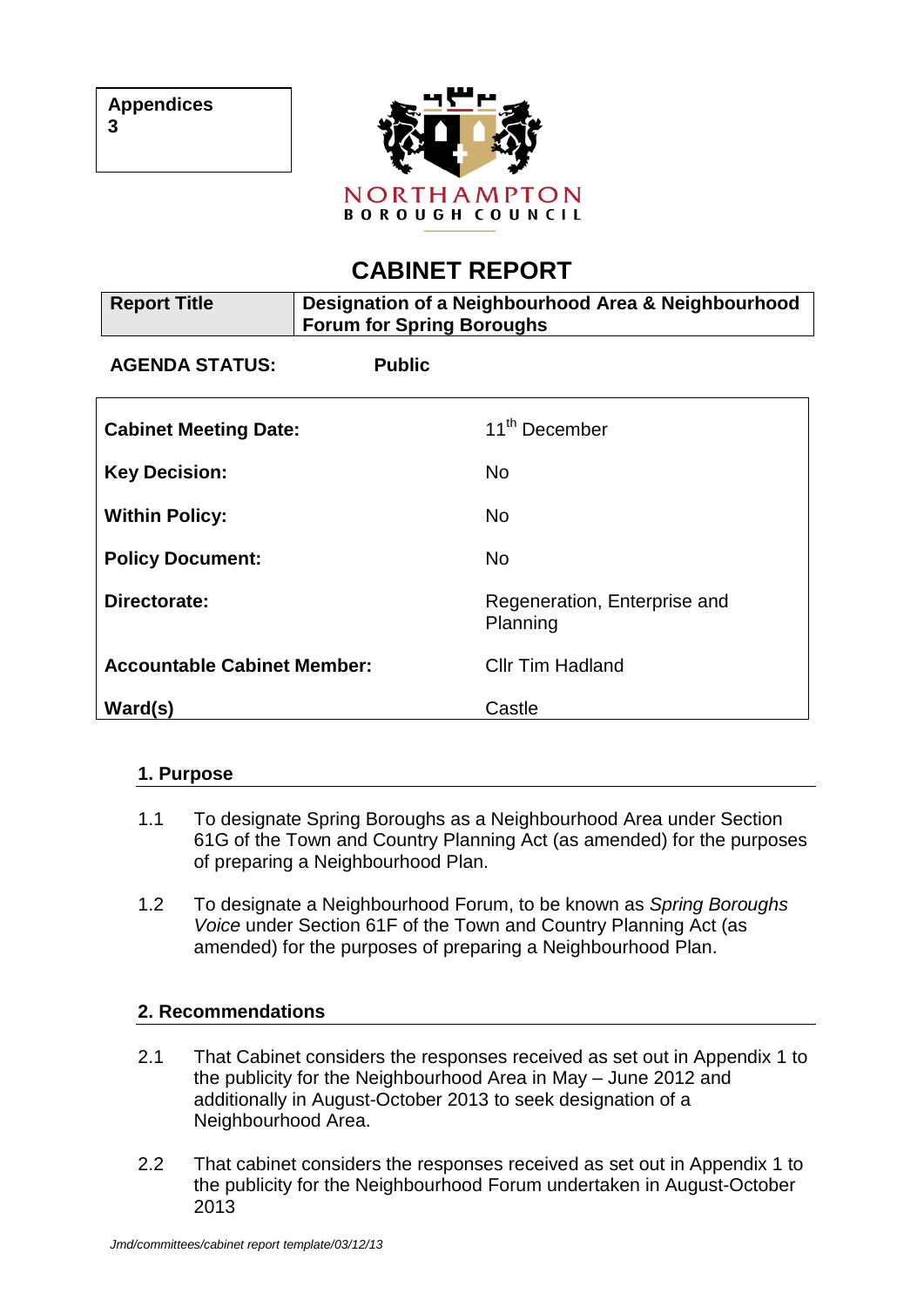- 2.3 That Cabinet designates the Spring Boroughs Neighbourhood Area as shown in Appendix 2 for the purposes of preparing a Neighbourhood Plan under Section 61G of the Town and Country Planning Act (as amended) .
- 2.4 That, following the designation of the Spring Boroughs Neighbourhood Area, Cabinet designates Spring Boroughs Voice under Section 61F of the Town and Country Planning Act for a period of five (5) years for the purposes of producing a Neighbourhood Plan, subject to the following conditions:
	- Maintaining a written constitution
	- Holding an Annual General Meeting
	- Maintaining a minimum of 21 members drawn from each of the subsections set out within the Town and Country Planning Act [as amended] section 61F(5)

### **3. Issues and Choices**

### **3.1 Report Background**

- 3.1.1 This report requests the designation of (1) a Neighbourhood Area and (2) a Neighbourhood Forum as per the provisions for Neighbourhood Planning set out in The Town and Country Planning Act 1990 (as amended) [the Act]. The Act is supported by the *Neighbourhood Planning (General) Regulations 2012* [the Regulations] which came into force on the 6<sup>th</sup> April 2012.
- 3.1.2 Under the Act and Regulations, Northampton Borough Council has a statutory duty to assist groups wishing to progress Neighbourhood Plans. This includes the designation of the Neighbourhood Area and, in areas where there are no Parish Councils, such as Spring Boroughs, a Neighbourhood Forum.
- 3.1.3 The preparation of a Neighbourhood Plan must be made in accordance with the Regulations. Once the Council has designated the Neighbourhood Area and Neighbourhood Forum, the community are responsible for preparing the plan, with technical assistance provided by the Planning Department and others, dependent on the issues. Once prepared, the Plan is checked by the Council to determine if the *basic conditions* are satisfied, before being subject to an independent examination and local referendum.
- 3.1.4 The Spring Boroughs area is one of three Department of Communities and Local Government (DCLG) neighbourhood planning "front runner" projects within Northampton Borough (there are over 140 nationally) each of whom have a grant of £20,000. Northampton is of particular interest to the Front Runner Programme as it has a wide range of challenges, be these to regenerate, grow or protect the character of historic areas. Moreover, the DCLG is interested in understanding the challenges faced by urban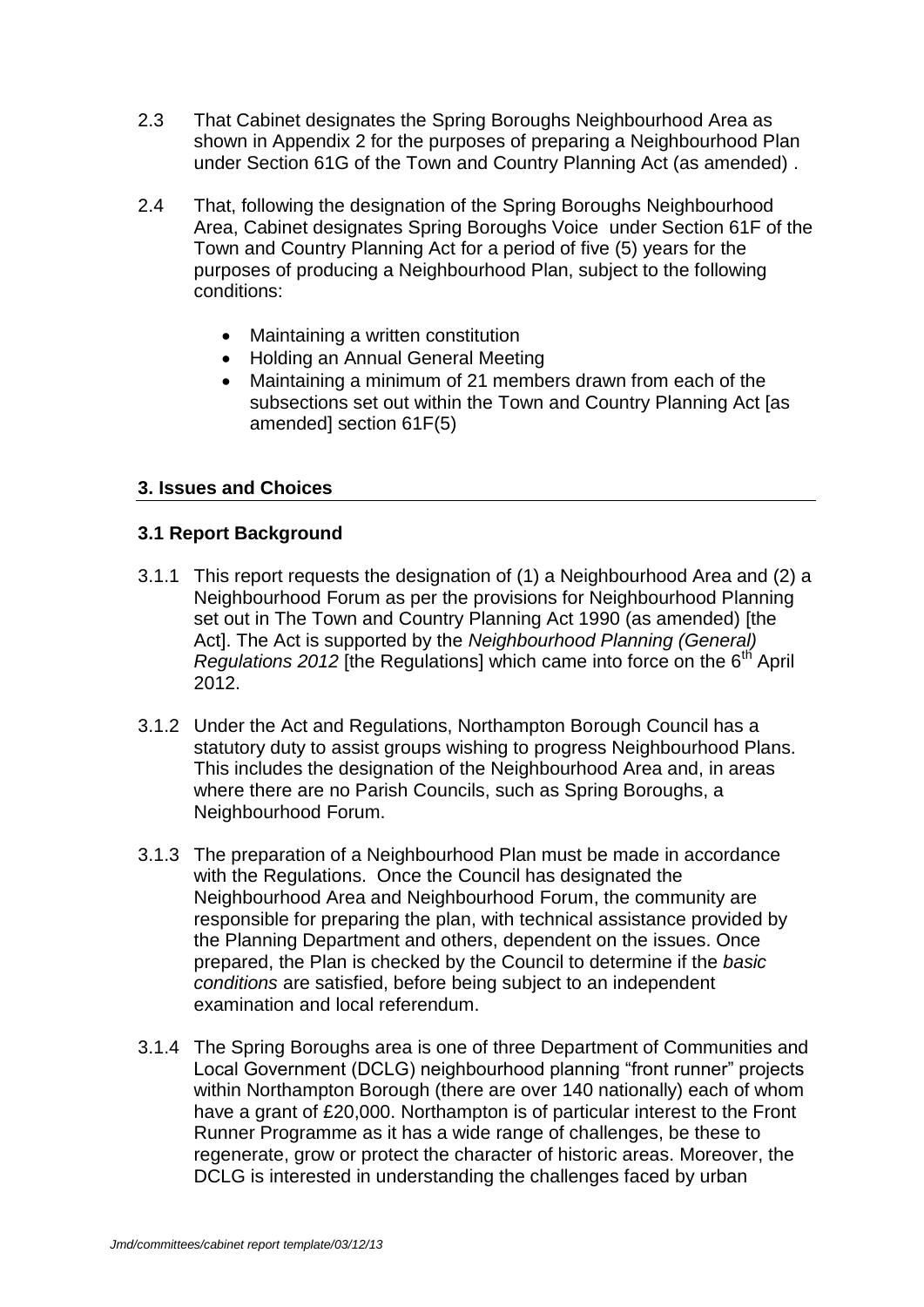communities, where the take up of Neighbourhood Planning has been lower than in parished areas.

## **Spring Boroughs Voice:**

- 3.1.5 The Neighbourhood Planning Project in Spring Boroughs has encountered a number of challenges. Whilst it was the first area to submit an application to designate the area, wider community understanding for the project was limited. As such, the decision was taken to defer the designation of the Neighbourhood Area until such time as it could be demonstrated that there was wider community participation through the submission of a valid application for a Neighbourhood Forum.
- 3.1.6 The project experienced a number of issues in relation to communication between the Council and the various community groups. As such, to assist in progressing the project, an independent Chair was recruited. The contract was awarded to the University of Northampton, who had assisted in making the application for the front runner status. This appointment was supported by the Castle Partnership and the Chair took up the role in January 2013.
- 3.1.7 Residents of Spring Boroughs had expressed their reluctance to participate in formal meetings for a variety of reasons. As such, the Chair sought to continue with a "drop-in" format, pioneered by Planning Aid, using the United Reform Church as a base. The drop-in meetings were routinely held on a Thursday afternoon 2-4pm, with "special" meetings relating to project milestones being held in the evening including a workshop on the  $21<sup>st</sup>$  May 2013 to raise awareness and understanding of the legal requirements of the Neighbourhood Forum, such as the constitution and wider engagement. This session was facilitated by Senior Planning and Community Engagement Officers from Northampton Borough Council.
- 3.1.8 The Borough Council received some correspondence in relation to concerns with the engagement process and notice for meetings; these issues were raised directly with the Chair and Officers requested that attendance lists for all drop-in sessions were kept so that they could be made available as part of the Consultation Statement required to accompany the final plan.
- 3.1.9 On the 2<sup>nd</sup> August 2013, Northampton Borough Council received an application to designate a Neighbourhood Forum for Spring Boroughs. The application met the requirements of the Regulations containing the relevant statement, a map of the area, a list of 36 members and a copy of the written constitution, which according to the minutes provided, had been agreed at an evening meeting of the Forum on the  $20<sup>th</sup>$  June 2013.
- 3.1.10 Due to the length of time since the publicity for the Neighbourhood Area, it was decided to re-advertise the original application to enable comments from those who may not have been aware of the process previously to have input into the decision making process. This publicity ran concurrently with the publication of the application to designate the Neighbourhood Forum.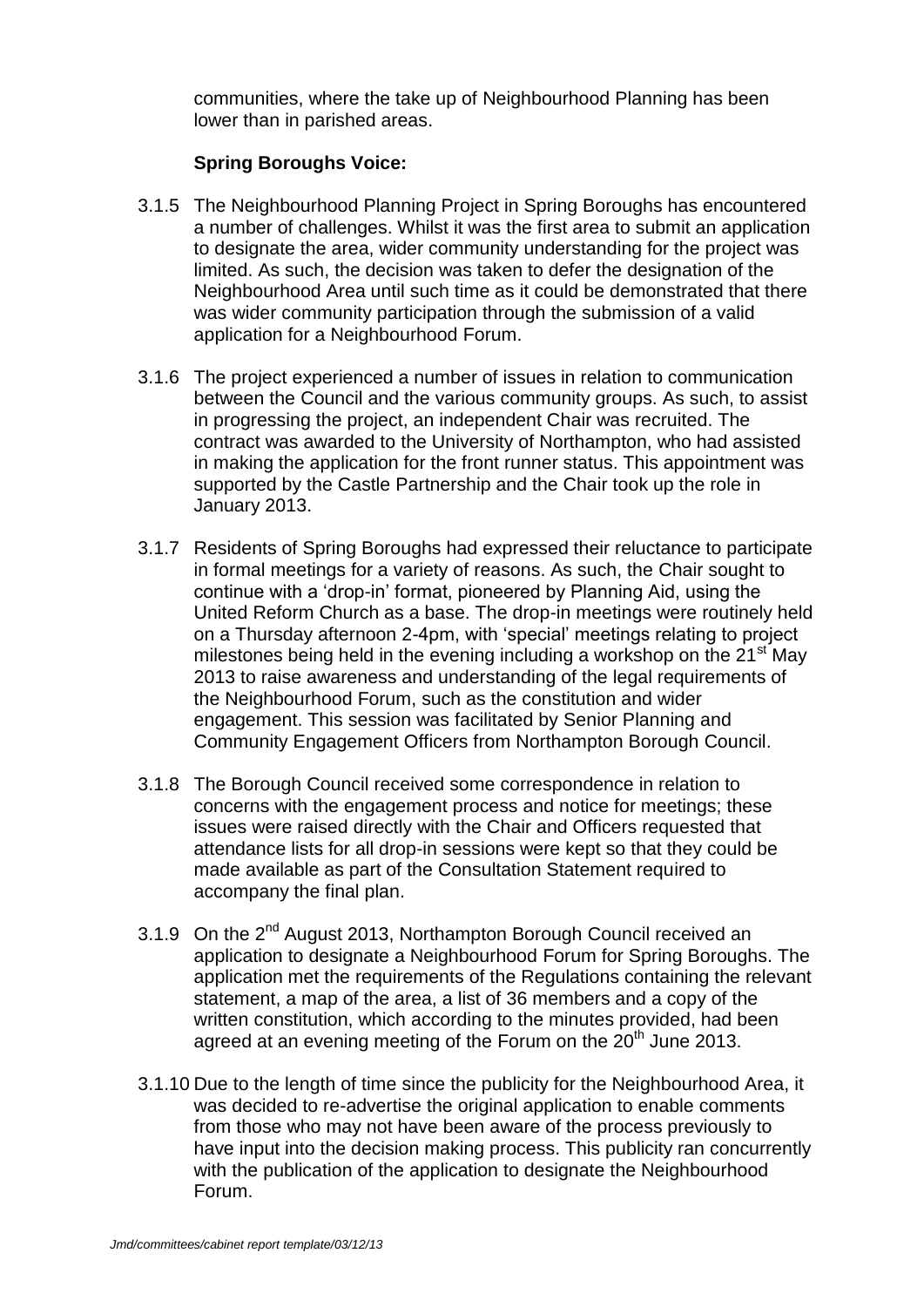## **3.2 Issues**

- 3.2.1 In reaching a decision careful consideration must be given to the following elements:
	- (a) Securing an area that is suitable for the purposes of Neighbourhood Planning
	- (b) Being satisfied that *reasonable steps* have been taken to secure a representative Forum to take forward the plan.
	- (c) That the area is not predominantly or wholly business in nature.
- 3.2.2 Once designated, a Neighbourhood Area may not be withdrawn. However, it may be amended on receipt of a new application.
- 3.2.3 The Forum will be designated for a period of 5 years. However, this designation may be withdrawn if the Forum does not continue to satisfy the conditions by which it was designated. These are considered to be:
	- Maintaining a written constitution
	- Holding an Annual General Meeting
	- Maintaining a minimum of 21 members drawn from each of the subsections set out within the Town and Country Planning Act [as amended] section 61F(5)

#### **Plan area:**

3.2.4 Under the Town and Country Planning Act 61G (5) [as amended], Northampton Borough Council is required to designate a Neighbourhood Area for the purposes of Neighbourhood Planning or to publish reasons for refusal. Should it believe that an area is unsuitable for Neighbourhood Planning, the Council should:

> *"exercise their power of designation so as to secure that some or all of the specified area forms part of one or more areas designated as Neighbourhood Areas"*

- 3.2.5 The Regulations place the duty to publicise the application on the Council. This is intended to ensure that all groups are properly informed of the intention to designate an area and that the area meets the requirements of the Regulations and Act.
- 3.2.6 Spring Boroughs is located within the Central Area. As such, the Council considers it important that the Neighbourhood Area is able to deliver the requirements of Policy 24 of the Central Area Action Plan (CAAP) to ensure clarity and consistency with the strategic policies of the higher level plans to which the Neighbourhood Plan would need to be in *general conformity.*
- 3.2.7 The application area submitted (see Appendix 2) incorporates the whole of the CAAP policy area, in addition to a small area to the south of Spring Boroughs around St Peter"s Church. The inclusion of this area for the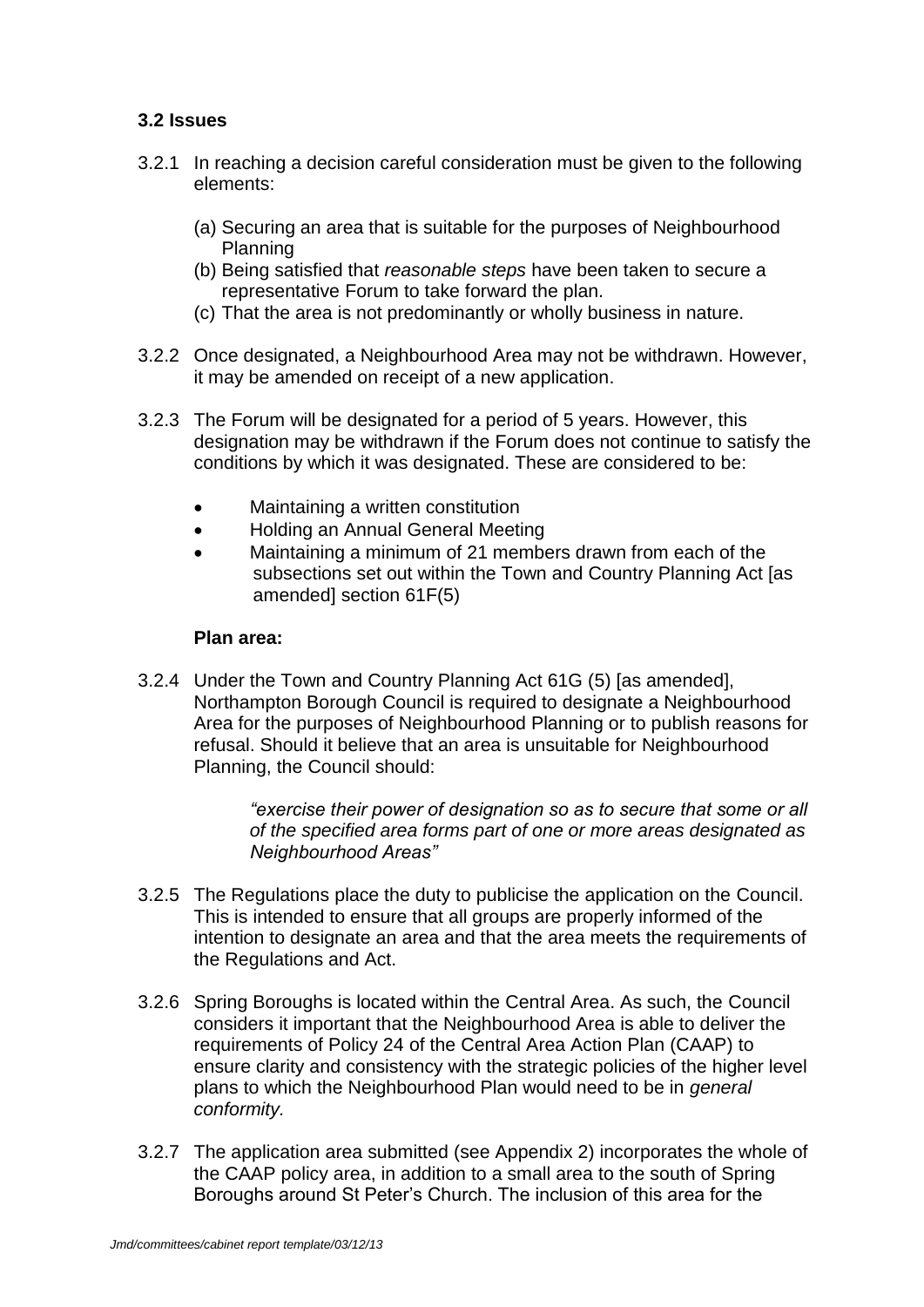purposes of publication was agreed, as throughout the collation of evidence to support the CAAP, a recurring theme and point of interest was the rich historical assets of the area. This area falls into a project initiative known as "the Heritage Gateway", but is not a policy within the present Development Plan.

3.2.8 The preferred Neighbourhood Area has been difficult to establish through the publication process and there appears to be little consensus or consistency. Whilst some respondents argue for the inclusion of the Sol Central leisure complex, others feel the area should be confined to the residential area. These conflicting responses present issues in designating an agreed area for the purposes of a Neighbourhood Plan.

### **Designation of the Forum:**

- 3.2.9 In addition to designating a Neighbourhood Area, for Spring Boroughs the Council must also seek to designate a Neighbourhood Forum as the Qualifying Body to take forward the Neighbourhood Plan. Once designated, the Forum is the only group who may prepare the Neighbourhood Plan for the Spring Boroughs Neighbourhood Area.
- 3.2.10 An application for the Forum, which satisfied the requirements of the Regulations was received on the  $2^{nd}$  August 2013 and subsequently publicised between the 21<sup>st</sup> August and 4<sup>th</sup> October 2013. The contact details of the chair were made public and residents and other interested parties were encouraged to contact the chair directly should they wish to see the membership list. This route was taken to protect the data of members who had not given their permission to the Council for their details to be published electronically. All 36 members were written to in relation to their role in the Forum. In response to this letter, two individuals stated that they did not consider themselves members; as such the Forum is considered to have 34 members, which still exceeds the minimum of 21 required by the Act.
- 3.2.11 In making the decision, the Act states that regard must be given to the desirability of designating an organisation or body which has secured, or taken reasonable steps to attempt to secure, membership from each of the categories (residents, employees and elected members); that membership is drawn from different places from the neighbourhood area and different sections of the community and whose purpose reflects (in general terms) the character of the area.
- 3.2.12 The publication of the Forum application has attracted some criticism, largely around the inclusion of business members and a fear that these members could take control of the Forum to meet their own aims. The risk of this occurring is considered very low, as Neighbourhood Plans must be based on evidence and community consultation. Furthermore, once submitted the Plan will be tested through examination and public referendum in which only residents may vote. It is a legal requirement that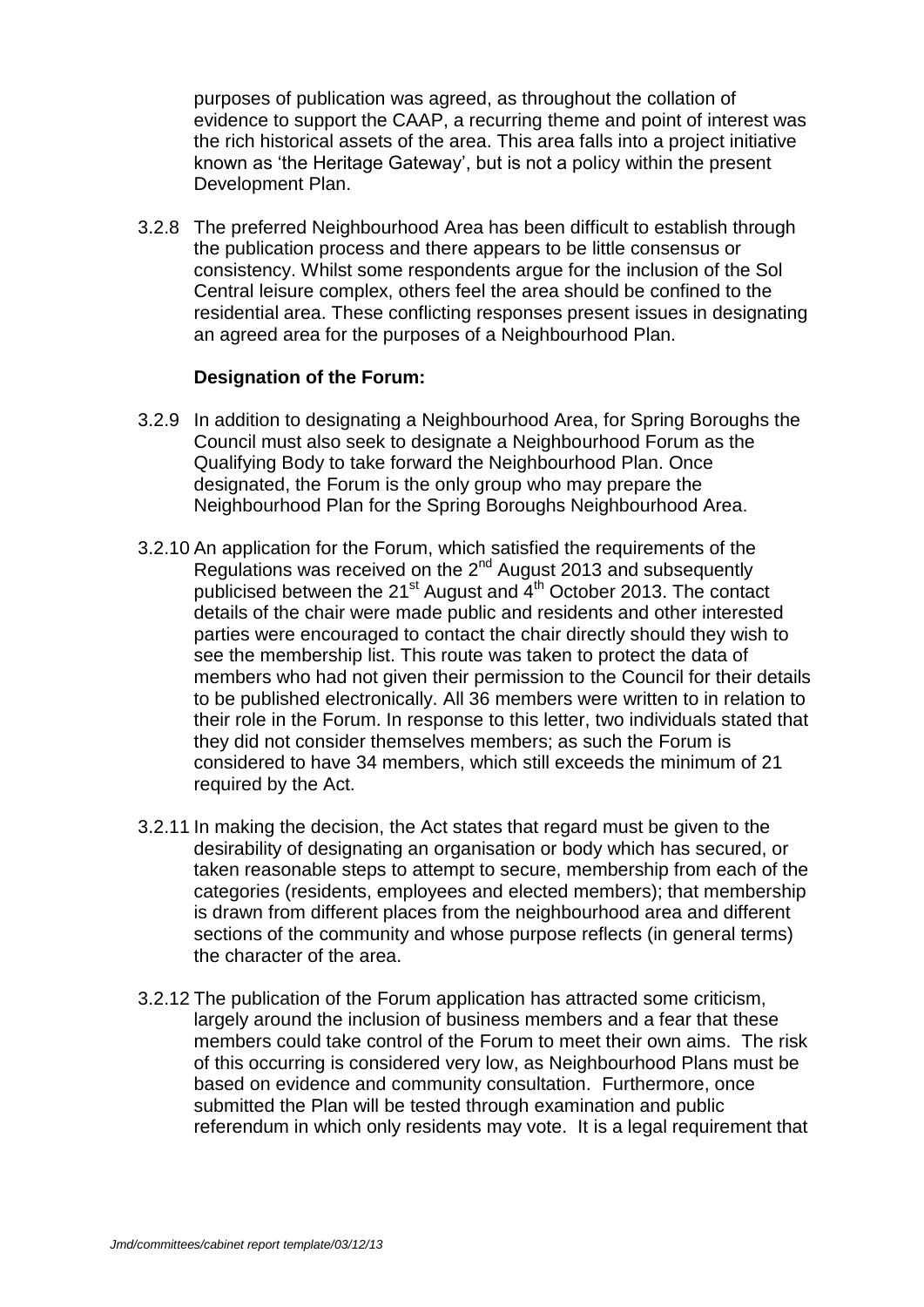Forum membership is open to individuals who work or carry out business in the area<sup>1</sup>.

- 3.2.13 Some comments criticised the representativeness of the Forum (see Appendix 1). However the responses received, combined with various consultation activities undertaken including leaflet drops, door knocking exercises and other community outreach events indicate that reasonable steps have been taken to secure membership. As a result, the membership comprises of a mix of genders, ages and backgrounds.
- 3.2.14 Some comments received during the publication period suggest changes to the Constitution. The Constitution is considered to be compliant with the Forum"s legal obligations, and therefore does not have implications for the determination of the Forum and Area applications. However the need to resolve this disagreement is acknowledged and it is suggested this is undertaken within the community. To reflect this, it is recommended that should a designation be made, an AGM is held within 12 weeks at which matters relating to the constitution, format and notice of meetings and any other concerns can be discussed.

### **Designation of a Business Area:**

3.2.15 Whilst Spring Boroughs is located adjacent to areas of economic significance, including the Enterprise Zone and Town Centre, the area to which the Neighbourhood Area relates is predominantly residential. Therefore, this area is not considered suitable for designation as a Business Neighbourhood Area.

# **3.2Choices (Options)**

3.3.1 The options presented below are those that are considered as choices that can be made in accordance with the Act and the Regulations. Where a valid application is made, the authority must exercise their power of designation to secure some or all of the specified area. This means that there is no option to refuse designation of the Neighbourhood Area. $2$ 

#### 3.3.2 **Option 1 [Recommended]: Approve the area as published (no amendments); Approve Spring Boroughs Voice as the Neighbourhood Forum**

3.3.3 The Application published for consultation included minor amendments to the Neighbourhood Plan Area submitted with the DCLG bid, including the incorporation of St Peters Church into the proposed area. The application area reflects the CAAP Policy area, plus the land associated with St Peters Church to facilitate the heritage gateway and enable the interest in the Castle Site to help build consensus and provide interest in the early stages of the project.

 $\overline{a}$  $161F(5)b$ 

 $^{2}$  61G(5)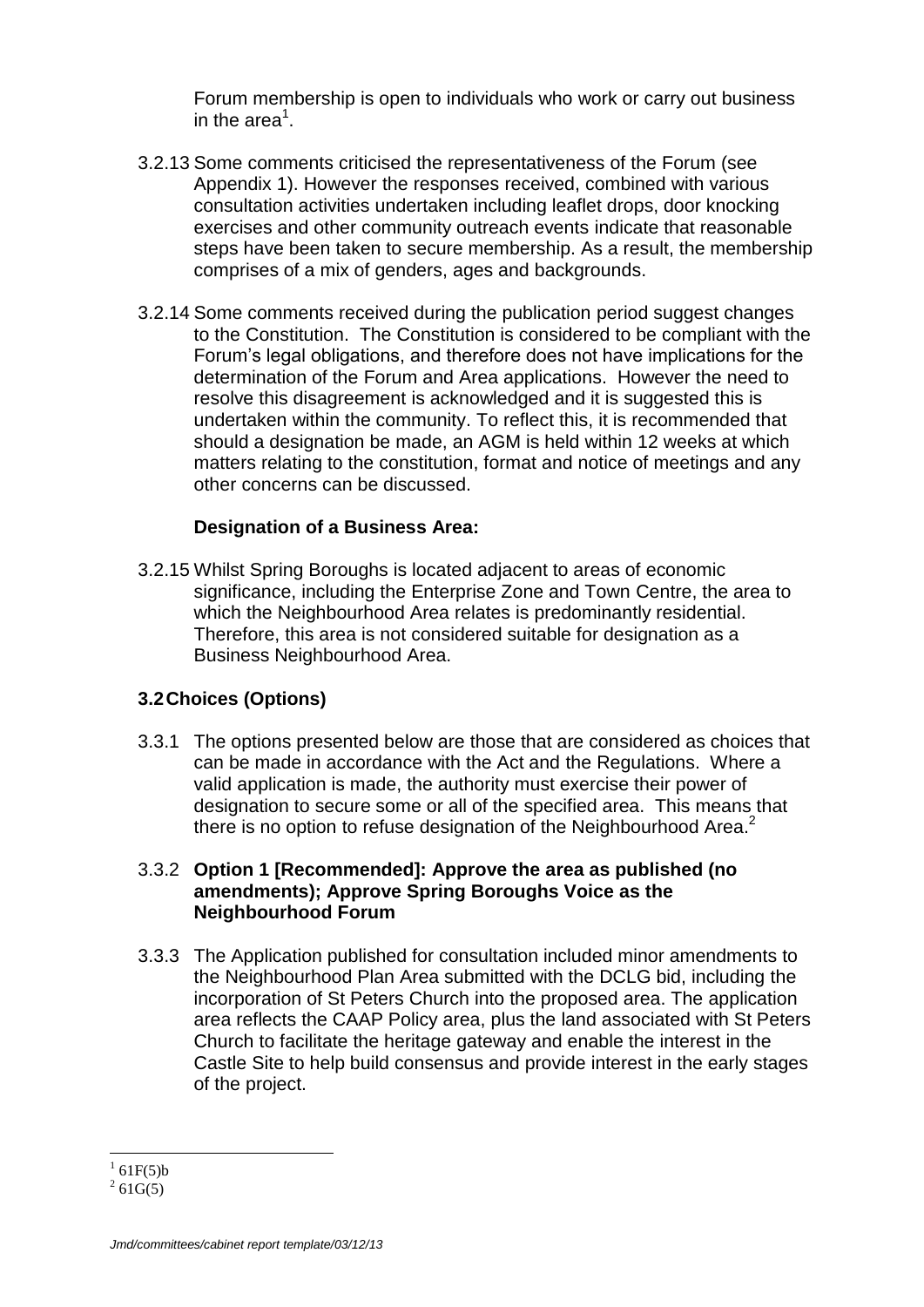- 3.3.4 The area includes the "Heritage Gateway". Due to the change occurring in the area and the significance of the heritage assets, there is a strong case as part of the Localism Agenda for providing a formal mechanism by which the community can participate in this project and help to ensure that the overall scheme reflects the local vision and community aspiration.
- 3.3.5 Through designating the area as applied for, the Council will be acting consistently in respect of its approach toward designating areas. However, it should be noted that previous applications have not received any objection or differences in opinion from the community responses. Should the Council decide it wishes to amend the area in future, such as to include Sol Central, this would be possible on receipt of a fresh application that provides sound planning reasons which demonstrate why its exclusion would hinder the progress of the Neighbourhood Plan.
- 3.3.6 Once designated, it is recommended that Spring Boroughs Voice is designated as the Neighbourhood Forum. This would allow formal stages of Neighbourhood Planning to progress in a timely manner and ensure that the momentum and enthusiasm of the community to be retained for the Neighbourhood Planning Project.

#### 3.3.7 **Option 2: Designate the CAAP Policy Area (Policy 24) as the Neighbourhood Area; Designate Spring Boroughs Voice as the Neighbourhood Forum**

- 3.3.8 Policy 24 is the strategic policy within the CAAP relating to the regeneration of Spring Boroughs. The policy is principally focused on the core housing area in addition to the employment area to the north. The policy area has been extensively consulted upon through the CAAP process, although not directly for the purposes of Neighbourhood Planning.
- 3.3.9 The CAAP area excludes St Peter"s Church and other land to the south of Marefair (which was shown as a shaded area on the community leaflets) and the majority of the land associated with the Heritage Gateway. Cabinet should note the comments contained within Appendix 1, of which some support the exclusion of this land. It should be noted that exclusion of the land does not prevent a general policy supporting the creation of a Heritage Gateway and the links to Spring Boroughs, or a more specific policy with regard to integration with the current area.
- 3.3.10 To proceed with this option, Cabinet are advised to refuse the current application and then to secure the area under the Council"s power of designation.
- 3.3.11 Once the CAAP Area has been designated, it is recommended that Spring Boroughs Voice is designated as the Neighbourhood Forum. The removal of the land to the south would not affect the current membership list as all listed members live within the residential properties within the CAAP Policy area. Those businesses located adjacent to St Peter"s Church are not presently listed as members.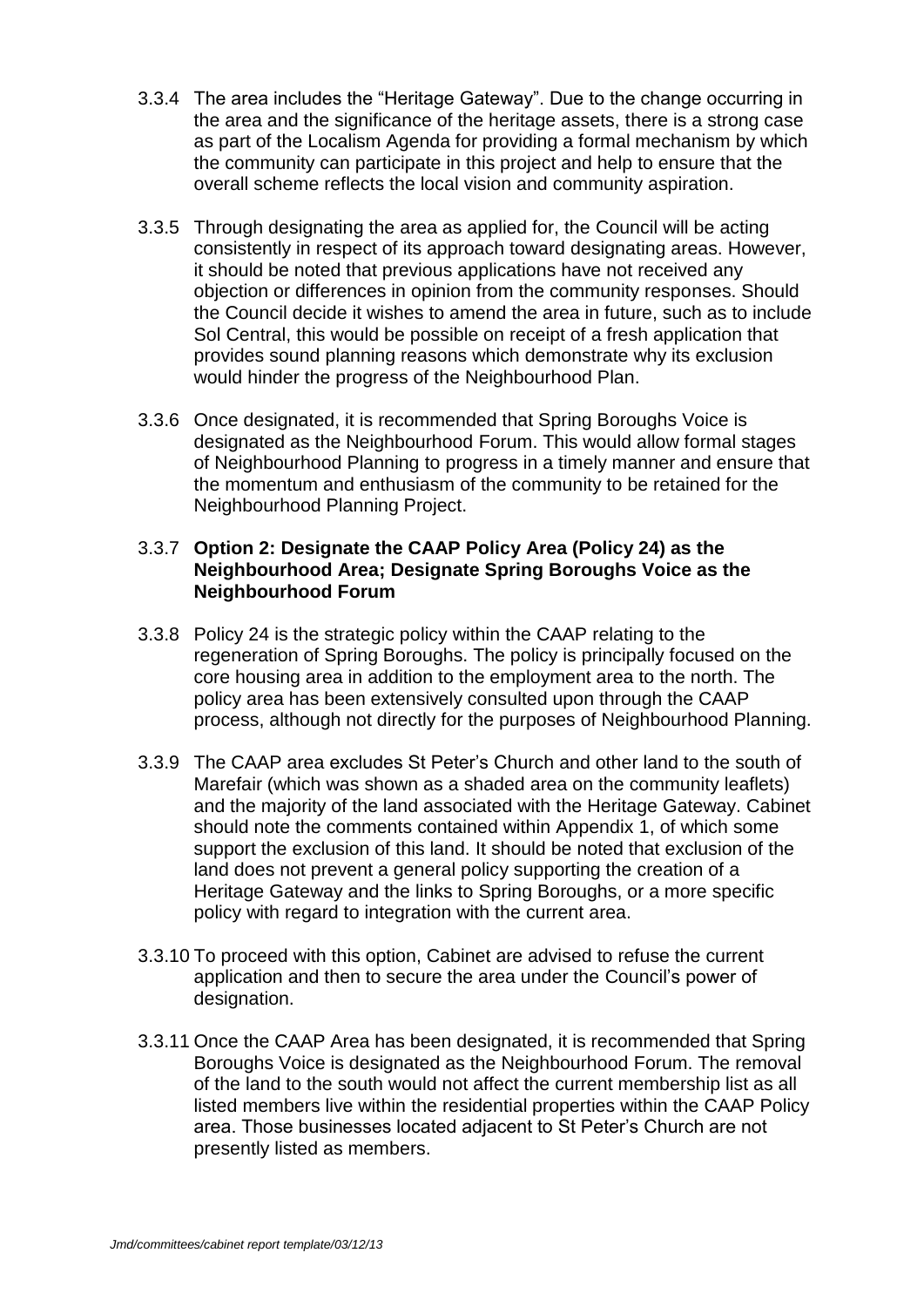#### 3.3.12 **Option 3: Designate the Application Area plus Sol Central as the Neighbourhood Area; Designate Spring Boroughs Voice as the Neighbourhood Forum**

- 3.3.13 During the initial consultation three (3) responses requested the inclusion of the Sol Central Leisure Complex in the Neighbourhood area for reasons of coherence and local employment opportunities. Whilst employment opportunities for local people cannot be directly secured through a landuse plan, there may be opportunities to re-classify the units to achieve the desired outcome. During the re-advertisement, some residents expressed an interest in including this area, although there was no clear consensus.
- 3.3.14 The Sol Central Leisure Complex is identified as a "destination" building within the CAAP. Whilst it does not fall into any other policy area there would need to be a clear justification for its inclusion. Furthermore, engagement with the owner / management of the complex has proven difficult, which means their future plans are unclear.
- 3.3.15 If the decision were taken to include Sol Central, further consultation advertising the change of area would be recommended to ensure the process is robust. It will be necessary to ensure that expectations about the site are managed and that the plan is focused on the planning matters within the CAAP policy, rather than management or service provision from the building. As noted in Option 1, should the inclusion of the Leisure Complex be considered desirable, this could be secured through a future application which would not hinder current progress on the plan.
- 3.3.16 Once designated, it is recommended that Spring Boroughs Voice is designated as the Neighbourhood Forum. This would allow formal stages of Neighbourhood Planning to progress in a timely manner and ensure that the momentum and enthusiasm of the community to be retained for the Neighbourhood Planning Project.

#### 3.3.17 **Option 4: Approval of a Neighbourhood Area in accordance with options 1-3, refusal of Spring Boroughs Voice as the Neighbourhood Forum**

- 3.3.18 Due to the requirements of the Act and previous deferral the Council is required to secure some, or all of the area, for the purposes of Neighbourhood Planning. Having reviewed the planning context, there are no planning matters that would preclude the area from Neighbourhood Planning.
- 3.3.19 If after having regard to the evidence provided, Cabinet considers that reasonable steps have not been taken to secure membership, the application could be refused.
- 3.3.20 It should be noted that the Localism Act gives community groups the right to prepare a Neighbourhood Plan. Spring Boroughs Voice appear to have met the requirements of the Act and Regulations and are seeking to exercise their legal right to prepare a Plan.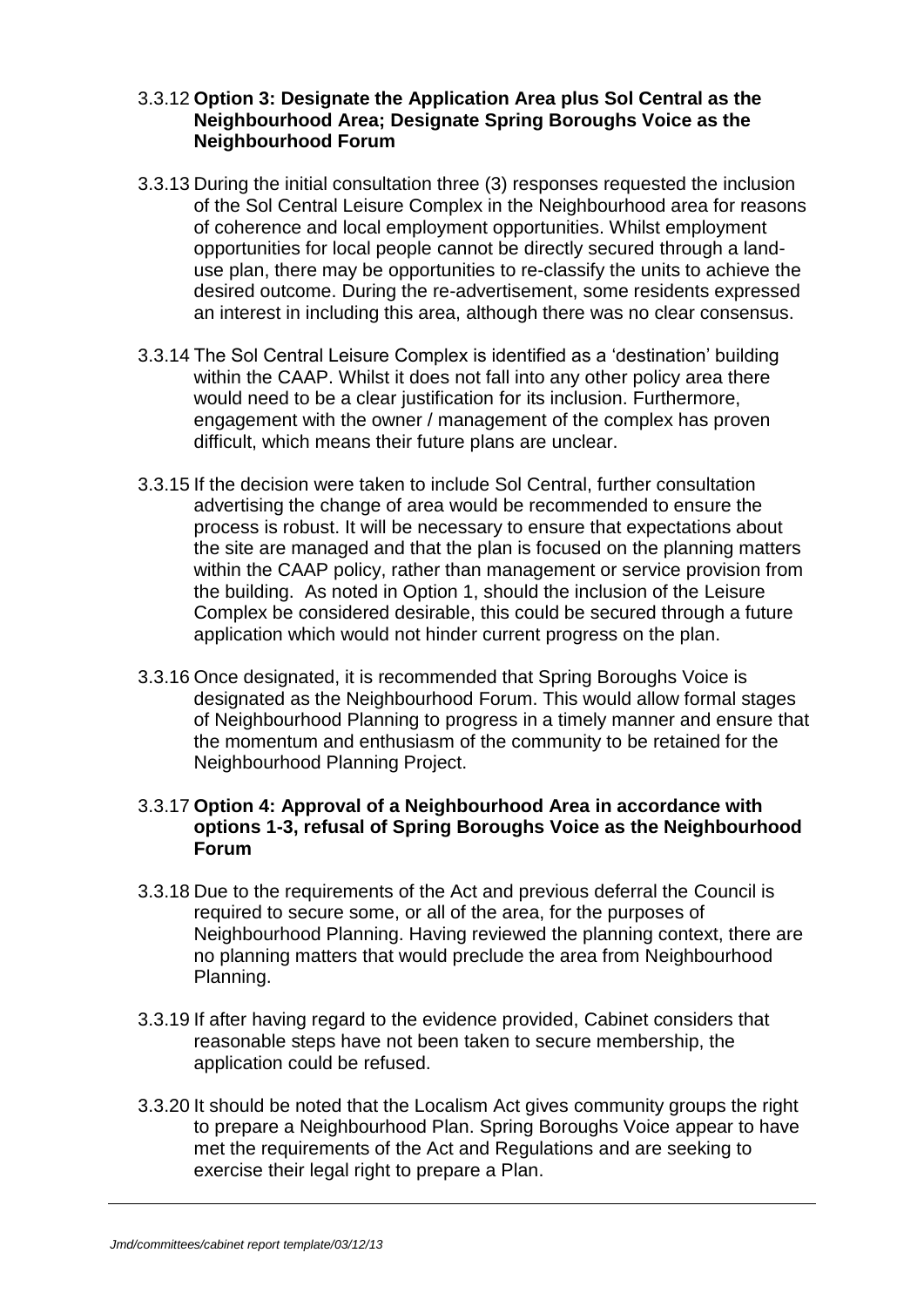# **4.1 Policy**

- 4.1.1 The designation of a Neighbourhood Area and Neighbourhood Forum will allow residents and local interested bodies to take forward the formal process of Neighbourhood Planning for the Spring Boroughs Area. This approach is in accordance with Central Area Action Plan policy 24 and supporting text. Once designated, the area will appear on the Proposals Map and no other Neighbourhood Areas may be designated that overlap with the area.
- 4.1.2 The Neighbourhood Plan will provide a local interpretation of Policy 24 and will become the plan for the Spring Boroughs Area, with applications for planning permission determined against policies within the document. Delivering this plan is subject to the meeting the statutory requirements of the regulations, including independent examination and a final referendum.

# **4.2 Resources and Risk**

- 4.2.1 The Spring Boroughs project has had a greater impact on resources than other Neighbourhood Plans. This includes staff time, organising and monitoring direct support from organisations such as Planning Aid, financial resources from the Neighbourhood Front Runner Grant and "inkind" costs such as printing, facilitation and planning of workshop events. However, it should be noted that knowledge and understanding of the planning process in general is lower in this area and much of the work has been undertaken to build the capacity of residents to enable them to participate more fully in the process.
- 4.2.2 Spring Boroughs Voice has been supported by an Independent Chair (funded from the Front Runner Grant). Should the Forum be designated, it is the intention of the chair to provide planning advice to the Forum, with the chair role being filled from within the community. The chair has provided assurances that this process will be taken forward. Moreover, the relationship with the current chair and University has enabled a part-time administration post to be filled on a voluntary basis.
- 4.2.3 In moving the project forward, Northampton Borough Council is obliged to provide technical planning advice and other support. This support has been outlined within a Service Level Agreement, which will be required to be signed by the Chair of the Forum following designation. This approach has been adopted with the Growing Together Forum and Duston Parish Council.
- 4.2.4 The Coalition Government have acknowledged the lower take up of Neighbourhood Planning in urban areas and the additional work required by local authorities in helping to facilitate the formation of Neighbourhood Forums. As such, they have recently announced that in addition to the £5,000 paid for designation they will pay the Local Planning Authority an additional £5,000 upon the designation of the Forum.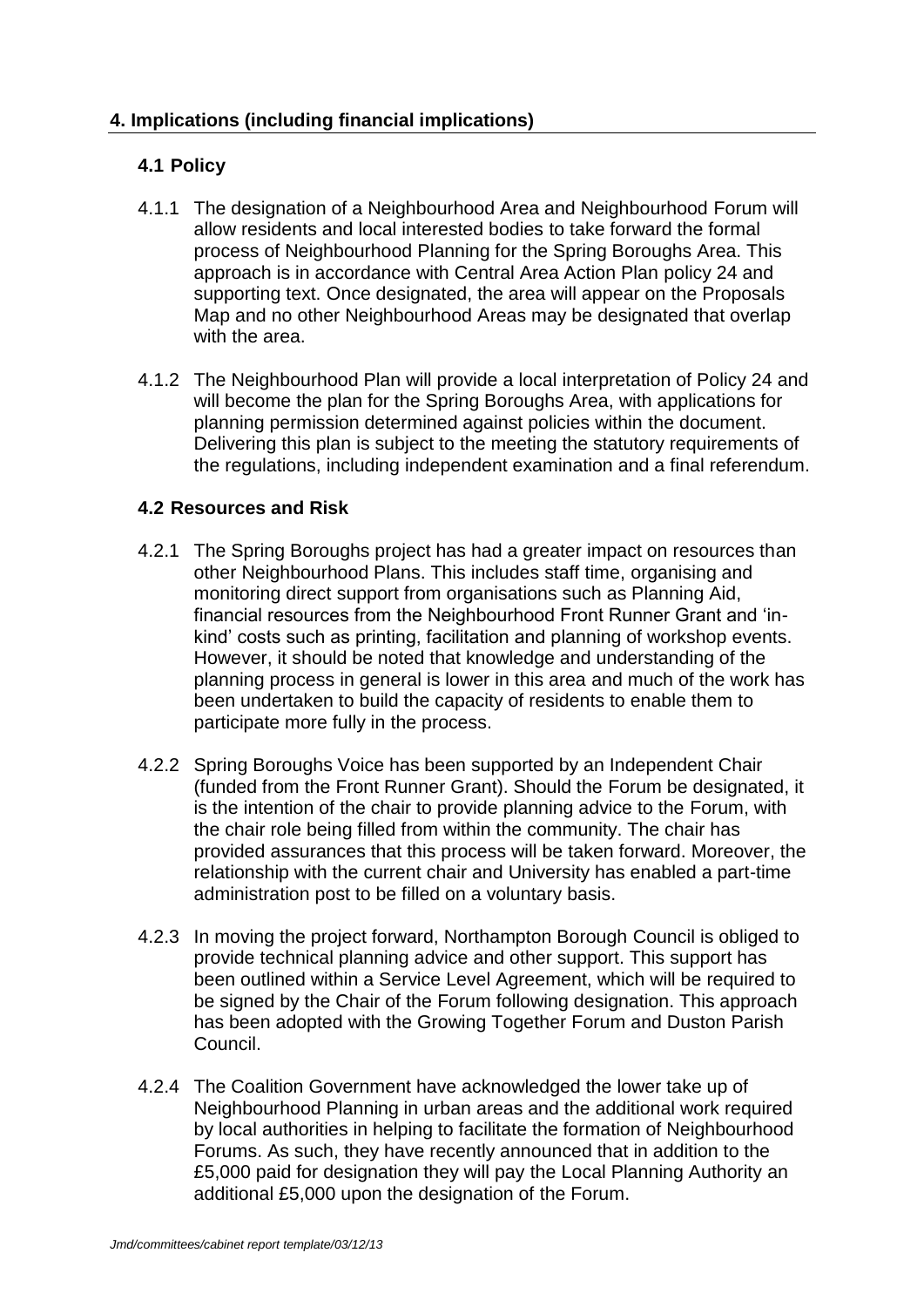- 4.2.5 The authority will also receive the standard payments of £5,000 on publicity (Submission) and £20,000 following successful examination meaning that the authority can expect to receive a total of £35,000 if the plan is successful, to meet some of the costs in assisting Neighbourhood Planning in Spring Boroughs.
- 4.2.6 For Spring Boroughs, there is a continued risk that delays to the project or disagreements within the community could hinder the progress of the plan. However, following designation, the Council"s role becomes advisory and disputes within the community should be overcome at that level. The DCLG and other support organisations have offered to mediate or facilitate discussions at a community level, should the need arise. The role of Planning Officers and the Council will be to ensure that the project meets the legal requirements and is documented to support any future examinations.

# **4.3 Legal**

- 4.3.1 The application for both the Area and Forum were checked against The Regulations and advertised for a period of just over 6 weeks. In the case of the Neighbourhood Area, this was re-advertised to take account of the deferral and the time that had elapsed since the original publication period. This approach was checked with Legal Services who confirmed that the application could be re-advertised.
- 4.3.2 Following publication, The Act requires the Council to designate an area that is suitable for the purposes of Neighbourhood Planning; this may differ from the area submitted within the application, if deemed appropriate. Such an approach has been tested through a High Court decision<sup>3</sup> where the Judge ruled that the Council was within its rights to exclude some areas. However, in this case the site in question was considered to be strategic in nature.
- 4.3.3 The designation of a Neighbourhood Forum will apply for a period of 5 years unless it is withdrawn voluntarily by the Forum, or by the Council *by reference to the conditions under which it was designated*. As such, it is necessary to state that these conditions are considered to be:
	- That an AGM is held, the first taking place within 12 weeks of the designation so as to discuss matters relating to the constitution raised during consultation.
	- That the minutes of the AGM are made available for publication on Northampton Borough Council"s website.
	- That a minimum of 21 members are retained at all times throughout the duration of the Forum and names, addresses and eligibility in reference to 61F(5)b is reported to the Council following each AGM.

 $\overline{a}$ 

<sup>&</sup>lt;sup>3</sup> Dawes Hill Neighbourhood Forum v Wycombe District Council [2013] EWHC 513 [www.bailii.org.uk]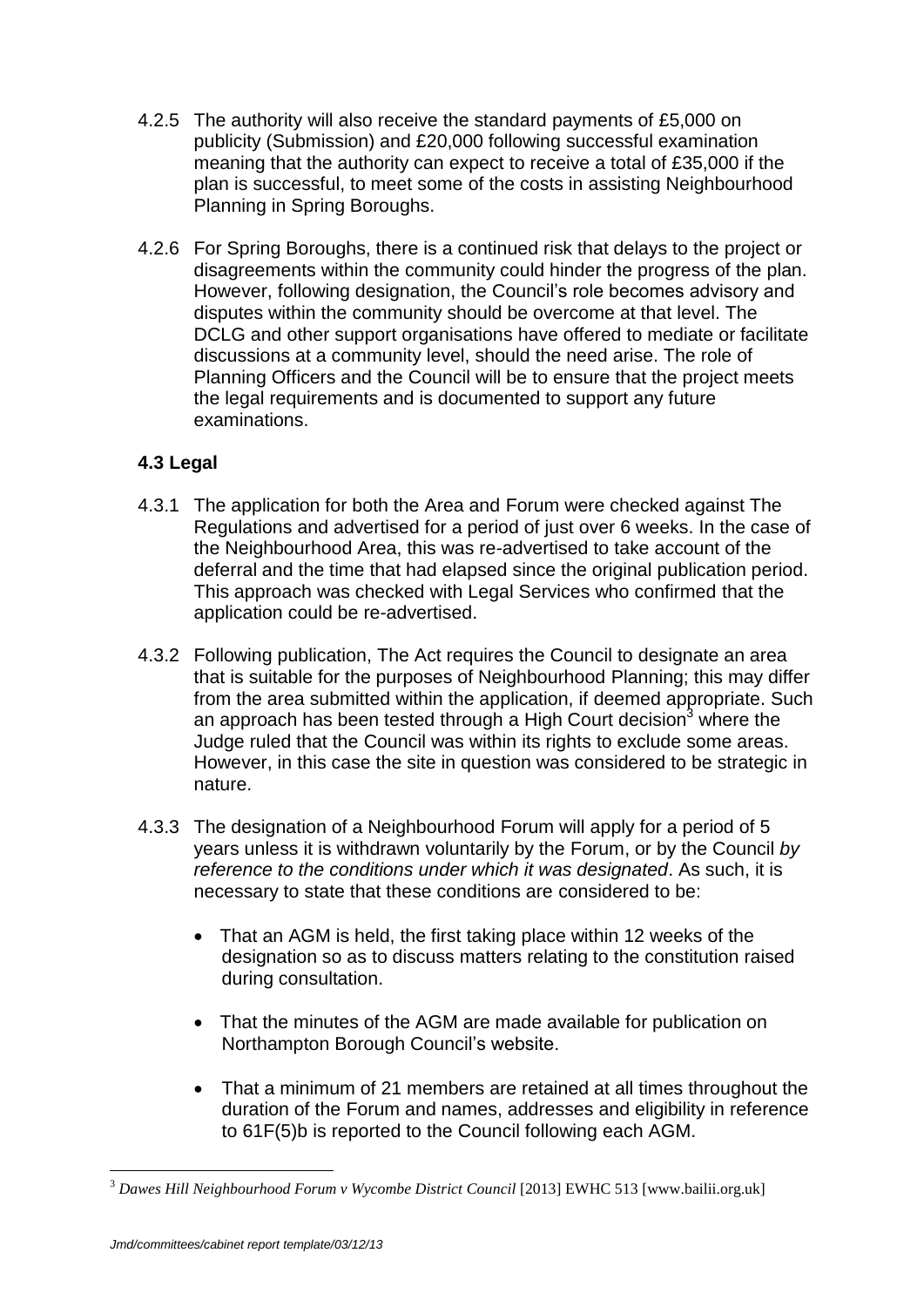- 4.3.4 The designation of an Area and related Forum are vital steps in empowering communities to take forward Neighbourhood Planning. Under the Localism Act, Northampton Borough Council has a statutory responsibility to groups who wish to exercise their right to produce a Neighbourhood Plan. As such, a refusal of either the area or Forum following submission of a valid application could lead to potential legal challenge.
- 4.3.5 At the Plan submission stage the Council are required, with agreement from the Neighbourhood Forum, to appoint a suitably qualified independent person to examine the Plan. At various stages of the plan-making process Planning Officers will review the plan to ensure it is is being prepared in a manner consistent with the Regulations and other relevant legislation (such as Human Rights and Environmental requirements).

### **4.4 Equality and Health**

- 4.4.1 The Spring Boroughs estate is one of the most deprived within Northampton, as measured through the Indices of Multiple Deprivations. The area is dominated by Northampton Borough Council owned socially rented stock, much of which has been identified as requiring improvement through the Decent Homes programme.
- 4.4.2 The equality and health profile of Spring Boroughs is a stark contrast from the rest of the town. Residents in this area are likely to live, on average, 10 years fewer than in more affluent areas of the town are more likely to suffer from long-term health issues (both physical and mental). The designation of the Area and Forum will allow residents and those who work in the area, to help shape future policies and in turn, improve the physical quality of the environment. Moreover, engagement in the process is likely to have a positive impact, giving residents power to shape their own communities.
- 4.4.3 This report focuses on the formal designation of the Neighbourhood Area and Forum for the purposes of enabling the community to take forward Neighbourhood Planning. Therefore, an Equality Impact Assessment or Community Impact assessment has not been completed. However, these will requested to be prepared and submitted alongside the draft plan. Measures will also be built into the Community Engagement Strategy, which is an element that the Council will continue to provide support with.

# **4.5 Consultees (Internal and External)**

#### **Neighbourhood Area:**

- 4.5.1 The initial period of consultation ran between Thursday  $17<sup>th</sup>$  May 2012 and Friday  $6<sup>th</sup>$  July 2012. This met the regulatory requirement of "not less than six weeks" and included additional days to allow for the bank holidays (Jubilee weekend).
- 4.5.2 Attention was drawn to the application via emails and letters, a series of site notices, a dedicated section on the website (under the planning policy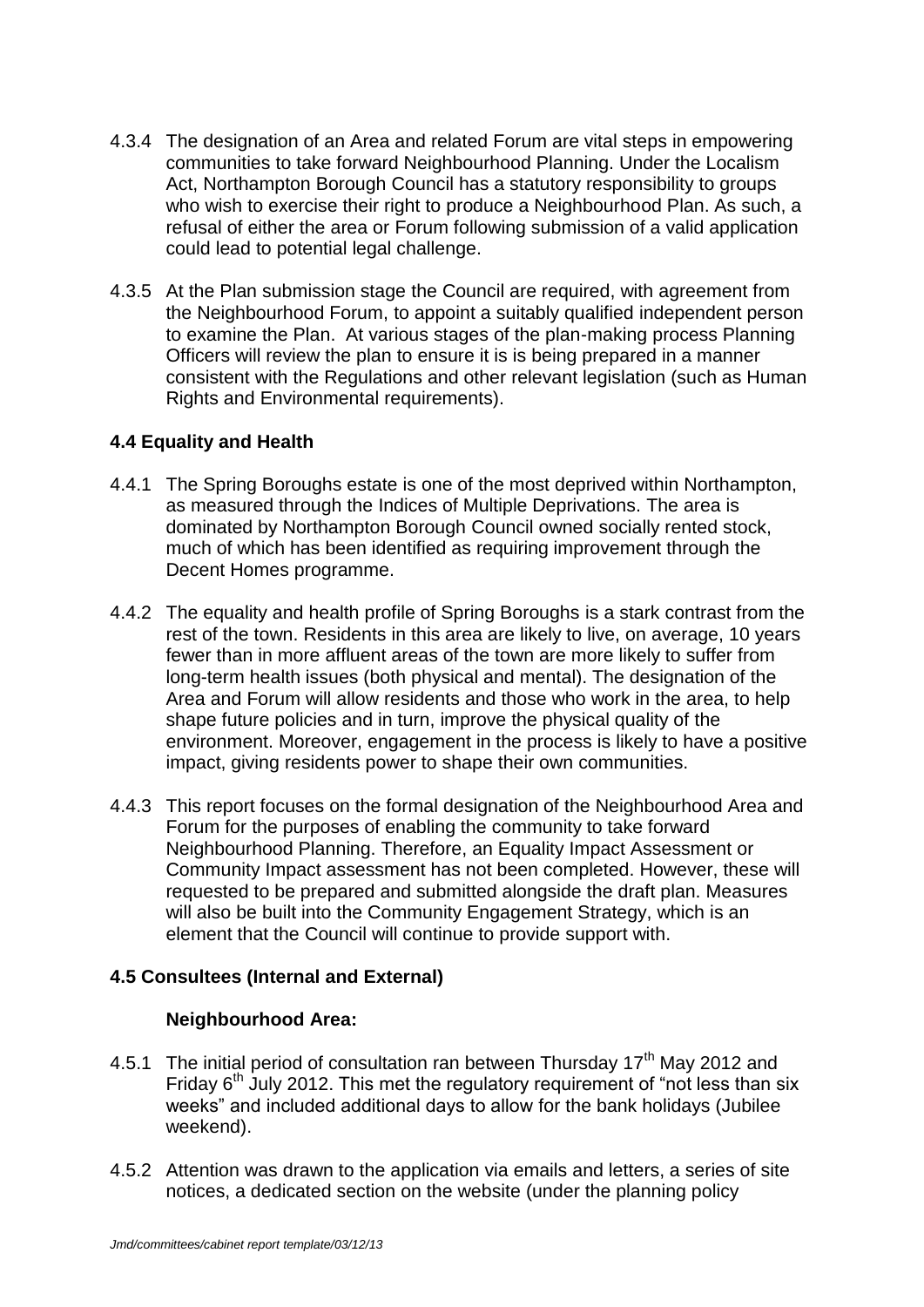consultation area) and public notices around the Spring Boroughs estate and the "deposit" of copies for inspection at local libraries and the Guildhall onestop-shop. Due to a low response rate (7 no.) and concerns relating to wider community engagement, a decision was taken to defer the application until such time as the Neighbourhood Forum application was received. Consequently, the Neighbourhood Area application was re-advertised alongside the publication of the Neighbourhood Forum application.

4.5.3 There was no clear consensus regarding the boundary of the Neighbourhood Area. Responses to the previous consultation had identified the potential inclusion of Sol Central. However, responses to the re-consultation and particularly the short leaflet identified the shaded area (the area that sits outside of the CAAP policy area) should be excluded. Overall, a number of responses also left this question blank/ had no opinion. As such, this report recommends the designation of the application area.

#### **Neighbourhood Forum:**

- 4.5.4 The application for the Neighbourhood Forum was received on the 2<sup>nd</sup> August 2013. Following a number of meetings with concerned residents, which were required to establish if the application had fulfilled the regulatory requirements, the application was subsequently published for 6 weeks +2 days between the  $21<sup>st</sup>$  August and the 4<sup>th</sup> October. The application was publicised via email and letter to all those on the Local Development Framework Database, in addition to registered social landlords and internal departments, including both Housing Strategy and Landlord Services.
- 4.5.5 In accordance with the regulations, the application and relevant paperwork was published on Northampton Borough Council"s website and placed for inspection in the One Stop Shop and local libraries.
- 4.5.6 Due to concerns raised by a resident following receipt of the application, which alleged that there was not a Neighbourhood Forum and that it did not meet the formal requirements, letters were sent to all individuals named with the application. The letter encouraged members of the Forum to ring the Council if they did not understand the content of the letter. Of these letters, 2 residents stated they were not members of the Neighbourhood Forum.
- 4.5.7 During the same period, notification was given to all respondents that the area was being re-advertised for comment. This was highlighted in the correspondence that accompanied the Forum Application.
- 4.5.8 In addition to these measures, a short leaflet was produced. Over 150 copies were distributed via local ward members, the Independent Chair and local community groups.
- 4.5.9 The Council received 37 responses to the short leaflet. The majority of responses were received from Spring Boroughs residents. The response rate to this leaflet was 100% in support of the Forum. As such, it is recommended that Spring Boroughs Voice is designated. However, there were 4 responses that highlighted issues with the constitution and other matters. As such, this report has recommended that one of the conditions of designation is an AGM